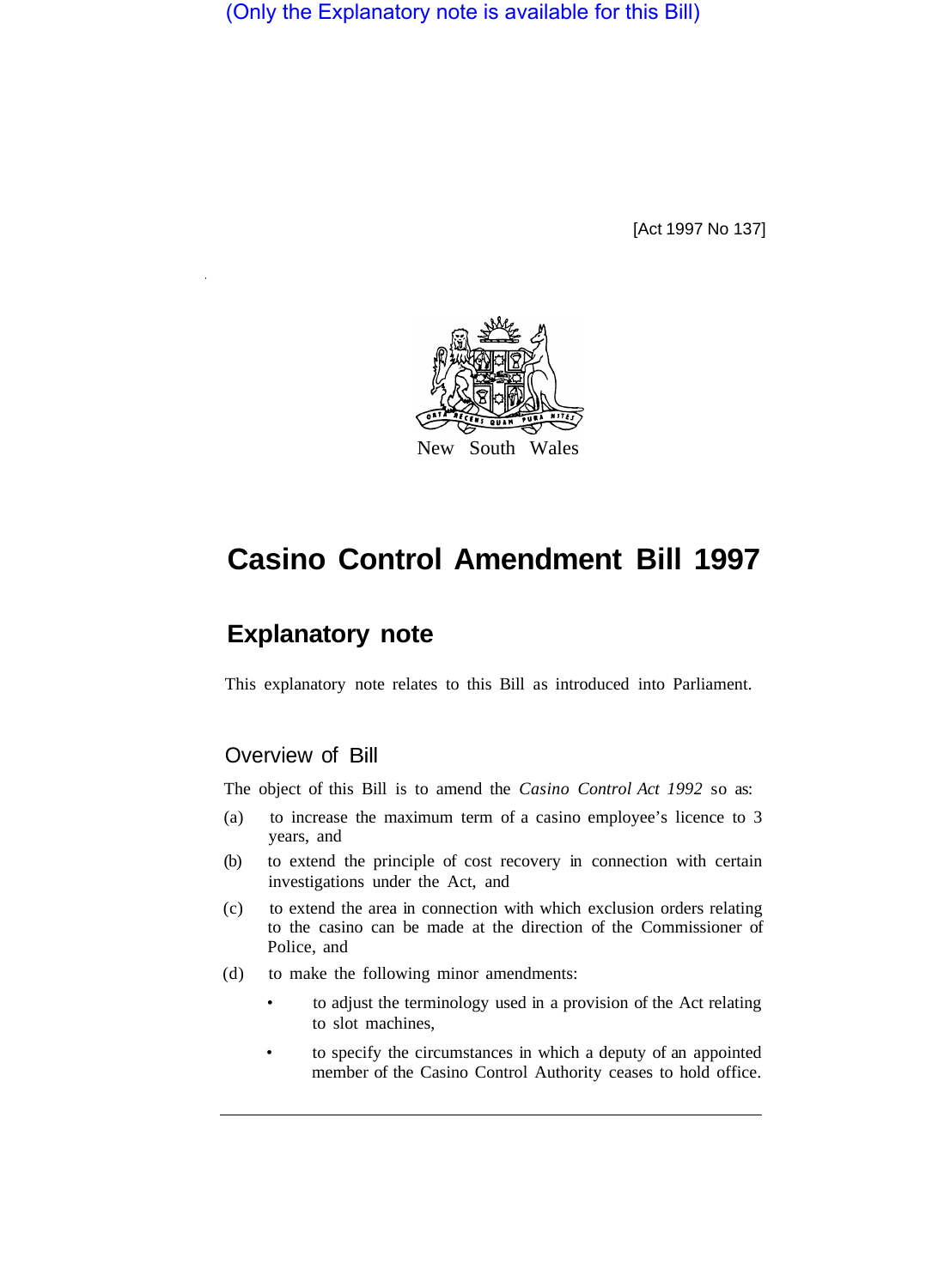Casino Control Amendment Bill 1997 [Act 1997 No 137]

Explanatory note

## Outline of provisions

**Clause 1** sets out the name (also called the short title) of the proposed Act.

**Clause 2** provides for the commencement of the proposed Act on a day or days to be appointed by proclamation.

**Clause 3** is a formal provision giving effect to the amendments to the *Casino Control Act 1992* set out in Schedule l.

#### **Term of casino employees' licences**

At present, a casino employee's licence remains in force for 12 months, unless it is earlier canceIled or otherwise ceases to be in force. The Bill amends section 55 of the Act to extend this period to 3 years (see **Schedule 1 [4]**). The Bill also makes it clear, as a transitional matter, that this extension applies also to current licences (see **Schedule 1 [8]).** 

#### **Cost recovery of investigations and inquiries**

At present, section 16 of the Act provides for the recovery of the reasonable costs incurred by the Casino Control Authority and the Director of Casino Surveillance in investigating and inquiring into an application for a casino licence. However, this section does not apply to the costs incurred under section 35 in investigating or inquiring into a major change that involves a person becoming a close associate of a licensed casino operator. The Bill inserts a new section 35A, which is largely modelled on section 16. The new section requires payment of the reasonable costs of investigating an application for the Authority's approval to the change (or of ,inquiring into the change where approval is not required) (see **Schedule 1 [3]**).

#### **Exclusion orders**

At present, exclusion orders can be made in respect of a casino. However, a "casino" is limited to the area defined under the provisions of the Act, and does not apply to substantial areas within the casino complex. The Bill amends section 81 of the Act to enable regulations to be made prescribing additional areas as forming the casino precinct, and to empower the Commissioner of Police to direct that an exclusion order be made applying to the casino precinct (as well as to the casino itself) (see **Schedule 1 [5]**).